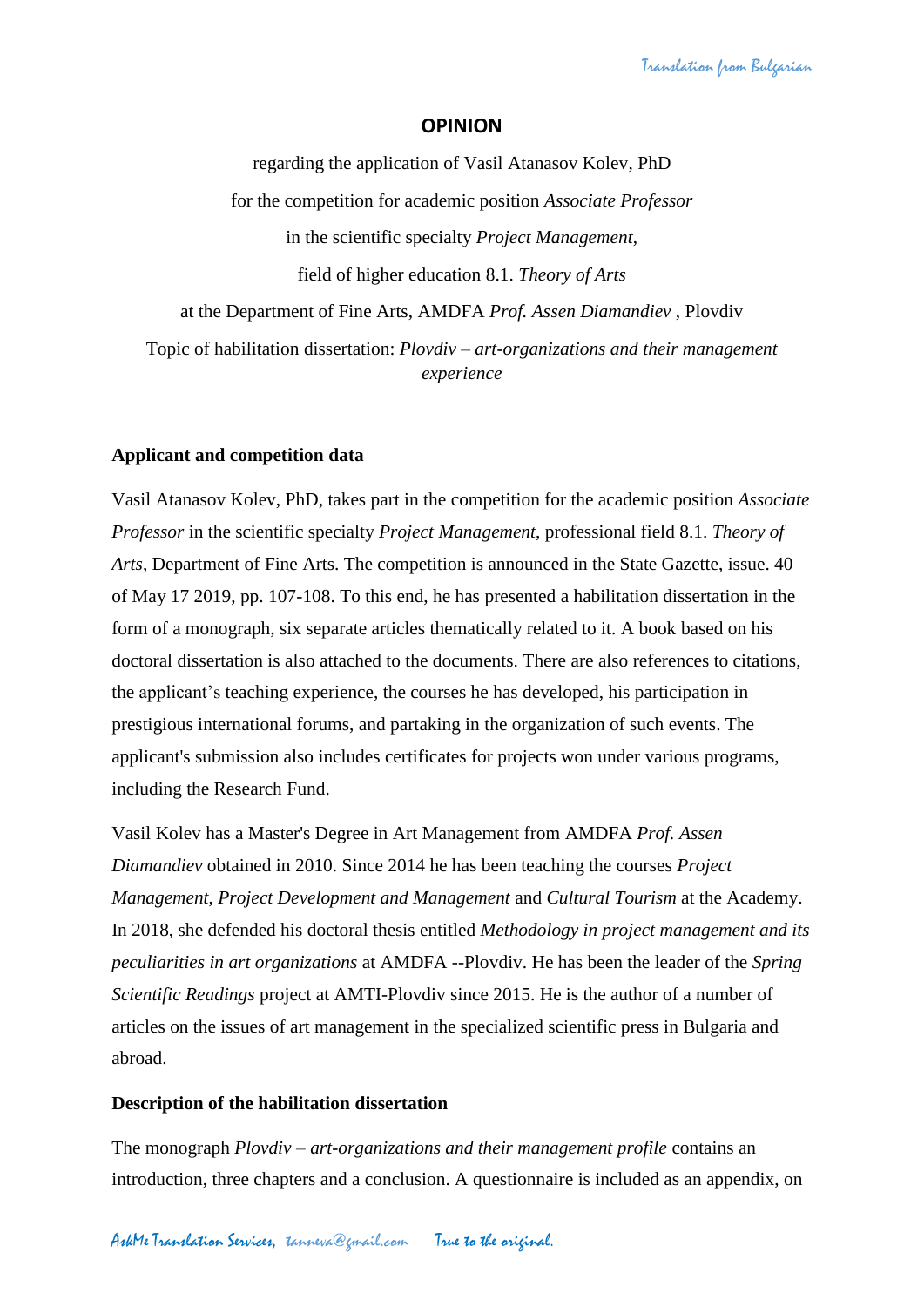the basis of which an empirical study of specific organizations from the scope of the creative industries has been made, whose results are summarized in Chapter Three. The bibliography includes 62 sources (excluding Internet citations), 20 of them in Bulgarian and 42 in English. The authorship of the monograph is divided equally between Vesela Kazashka, Vasil Kolev and Margarita Ruseva, with each author having a share of approximately 120 pages. Regarding the number of pages, this is a sufficient prerequisite for successful habilitation. A decent division statement is presented for the purpose.

The introduction provides the background for the need for such research: first, since creative industries in our country are still often managed by the artists themselves, who tend to take care of their production themselves, the artists need to acquire some economic and managerial competence; second, since creativity is a specific domain of production, standard managerial knowledge needs to be upgraded with knowledge of the specificity of that particular domain.

The first chapter contains two separate reviews needed as an introduction to the issue: the first one presents the historical heritage of the city of Plovdiv and the second examines the development of management in the field of arts from ancient times to the present day. The review of the cultural development of Plovdiv over the centuries does not represent a curtsey to the city, nor does it outline a smooth introductory impression as a background of the specialized economic discourse. At any given moment, the authors place emphasis on some of the iconic successful projects in the city, related to history (such as the Small Basilica and the Episcopal Basilica) or to specific places in the urban landscape (Kapana), directly applying the project approach to the specific urban sight.

The second review in this first chapter is, in a sense, surprising. We are used to thinking of management as a product of recent times, and certainly as a function of the processes of industrialization evolving in parallel with the initial development of the social sciences in the last quarter of the nineteenth century. The authors propose a concept whereby, if not management as a whole, at least art management has been clearly present since antiquity. This, however controversial, seems to me to have its thematic grounds, insofar as in antiquity one could think of the nature of symbolic capital. That is, a maecenas knows that he will suffer financial losses, but he orders and promotes art because of the prestige it brings. This perspective, however, remains unclarified, leaving the reader with the impression that the purpose of the work here is: art is eternal, management is also eternal. In this respect, it is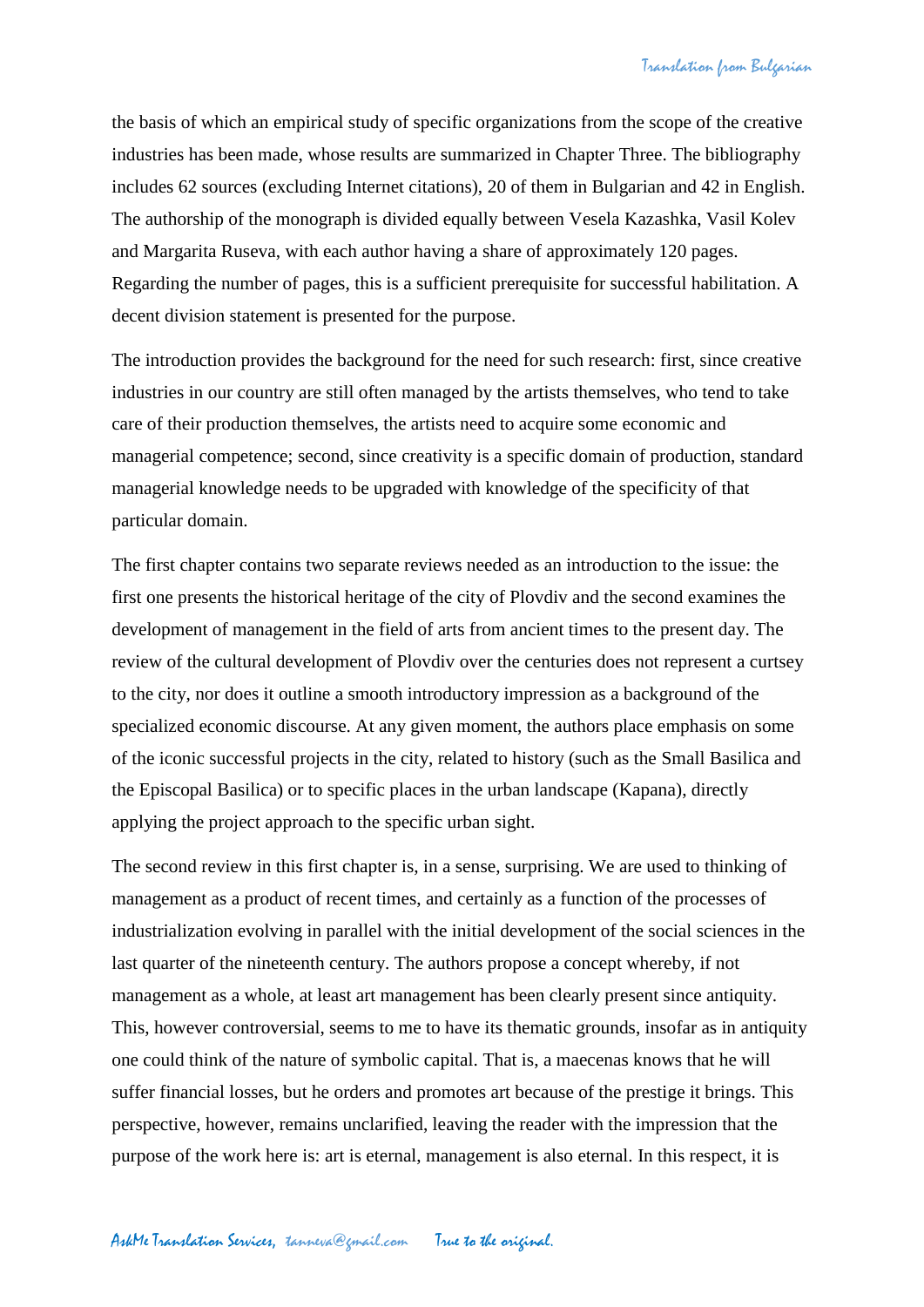difficult to agree, for example, that Nicolo Machiavelli has contributed to the development of management.

The third component included in the first chapter is the identification of state policies for the support of the arts in the period 2007-2018. This section could indeed be of practical use to the organizations concerned. Extensive work has been done to systematize, compare and summarize. By itself, this section can serve as a well-structured guidebook. In the interest of the overall composition of the monograph, it would be better to relate this component more clearly to the previous sections (the two historical reviews).

Chapter Two – Financial Management and Control –steadily enters the area of specialized management discourse. The ambition here is to start from the beginning - from the basic definitions and structures of management. Such a choice is defensible from two points of view: first, the monograph targets people from the artistic domain who not only do not feel comfortable in specialized managerial talk, but as a result of their discomfort tend to deprive themselves of project management skills; second, the smooth universal introduction of management principles is intended to show that artmanagement is not some fundamentally different space for management principles and practices, but is rather a special case with its specific requirements.

The main topics in Chapter Two are the explanation of the extensive audit control system (with an exemplary focus on the EU countries) to which the beneficiary is subject, and the risk management issues. There is also a secret didactic ingredient in the text - an implicit appeal to the responsibility of project applicants and managers in general have. It is suggested that values and ideas are leading, and funds - regardless of their source - remain the sole means of implementing the ideas. Due to its distinctive focus, the monograph maintains a balance between the specialized language and the casual talk (for example, explaining that "the auditor is not an enemy" but "not a friend either").

Chapter three focuses on the specific empirical study of organizations in Plovdiv, which belong to the so-called "creative industries", and systematizes the results of the study. To this end, the responds to the survey are summarized in tables and charts. Here lies the practical perspective of the monograph. Based on the results of the study, the profile of the so-called creative industries in the city is made: their branch specificity, characteristics of their personnel and management structures, the orientation of the cash flow at their disposal, their turnover, etc.